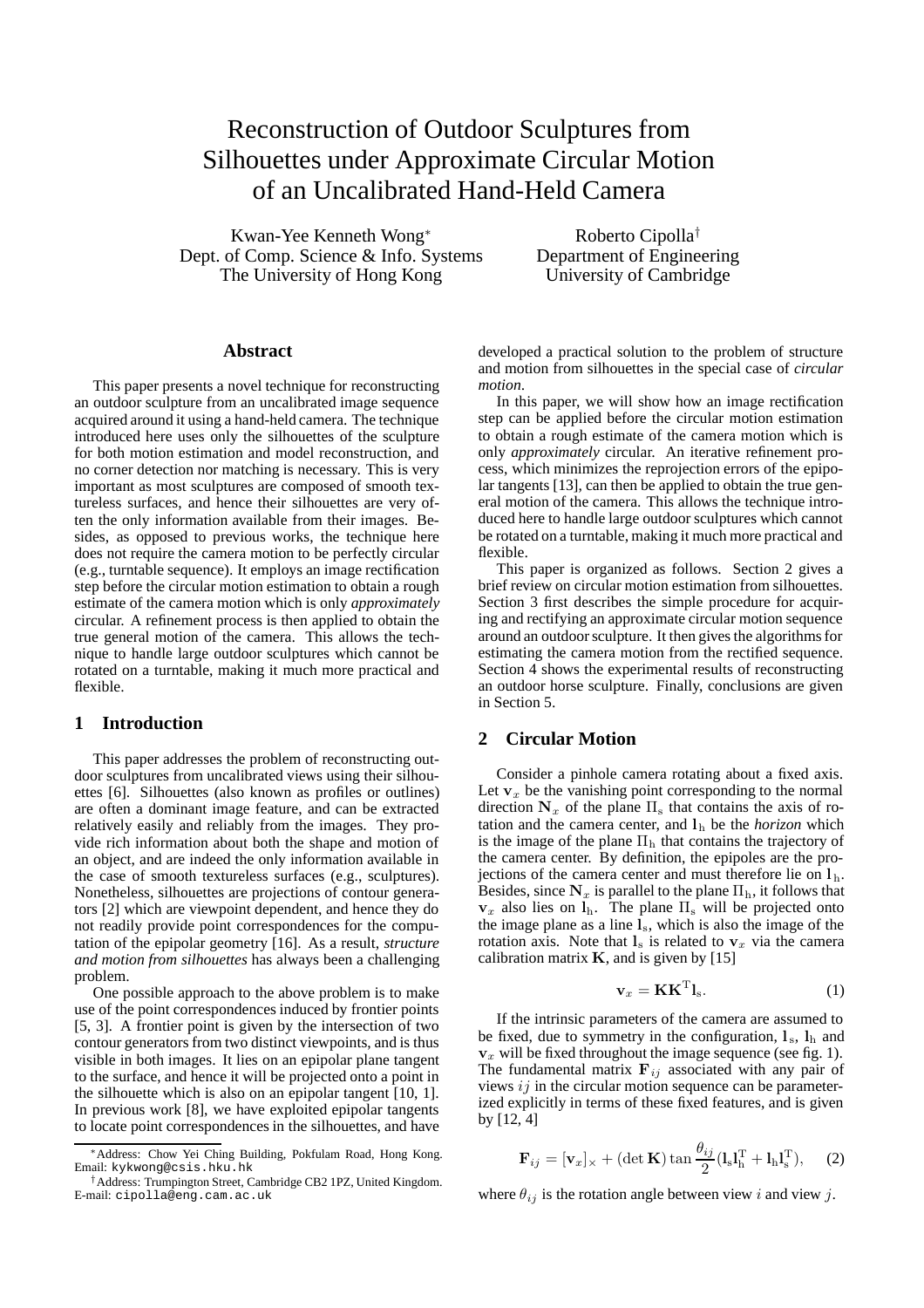

Figure 1: Under circular motion and fixed intrinsic parameters of the camera, the image of the rotation axis  $\mathbf{l}_s$ , the horizon  $\mathbf{l}_h$  and the vanishing point  $\mathbf{v}_x$  will be fixed throughout the sequence. The fundamental matrix relating any pair of views in the sequence can be parameterized explicitly in terms of these fixed features.

Such a parameterization greatly reduces the dimension of the search space for the motion estimation problem, which can now be solved by minimizing the reprojection errors of the two outer epipolar tangents [13]. Besides, it also leads to a trivial initialization as all the parameters bear physical meaning. Using such a parameterization, we have successfully implemented an user-friendly software for building 3D models from uncalibrated turntable sequences using silhouettes alone [8]. Such a software is extremely useful for reconstructing 3D models of smooth textureless objects that are small enough to be rotated on a turntable. However for larger objects like outdoor sculptures, it is not always possible to rotate the object on a turntable so as to constrain the camera motion to be *perfectly circular*. As a result, modelling of outdoor sculptures is not as straightforward as the indoor turntable sequence case.

#### **3 Approximate Circular Motion**

For an outdoor sculpture, an *approximate circular motion* of the camera can be achieved by using a string, a peg and a tripod. First, one end of the string is fixed to the ground by the peg, and this point will serve as the center of rotation. Next, a circular path on the ground can then be traced out by rotating the free end of the string about its fixed end. With the help of the tripod (optional), images can then be acquired by positioning the camera roughly at a fixed height above the free end of the rotating string and by pointing it towards the sculpture (see fig. 2).

Note that since the camera center, the string and the axis of rotation are roughly coplanar, the image of the string in each image will provide a very good estimate for the image of the rotation axis **l**<sup>s</sup> (see fig. 3). Despite the fact that the camera center roughly follows a circular path, the orientation of the camera is, however, unconstrained and hence the image of the rotation axis  $l_s$  and the horizon  $l_h$  will not be fixed throughout the image sequence (see fig. 4).

In order to allow the camera motion to be estimated using the circular motion algorithm, each image is first rectified by a planar homography induced by a rotation that brings the image of the string (i.e., the image of the rotation axis) into a vertical line  $l_f$  passing through the principal point. This corresponds to rotating each camera about its optical center until the rotation axis of the circular motion lies on the  $y-z$  plane of the camera coordinate system [14]. For each such rectified image, a transformation induced by a rotation about the  $x$ -axis of the camera coordinate system is then computed and applied to bring the image of the fixed



Figure 2: For an outdoor sculpture, an approximate circular motion of the camera can be achieved by using a string, a peg and a tripod.



Figure 3: An image sequence of an outdoor sculpture acquired under *approximate* circular motion of a hand-held camera. The image of the string in each image provides a very good estimate for the image of the rotation axis **l** <sup>s</sup>.

end of the string to a fixed point on  $l_f$  throughout the rectified sequence. The resulting image sequence will then resemble a circular motion sequence, in which the image of the rotation axis  $\mathbf{l}_s$ , the horizon  $\mathbf{l}_h$  and the special vanishing point  $v_x$  are fixed throughout the sequence (see fig. 5).

The algorithm for circular motion estimation [8] can then be applied to this rectified sequence, with the motion parameters initialized as follows. The image of the rotation axis is initialized to the line  $\mathbf{l}_f$ , and the vanishing point  $\mathbf{v}_x$  is then computed using equation (1). A point  $\mathbf{x}_h$  along the line  $\mathbf{l}_f$ at roughly the same height as the camera in 3D is picked, and an initial estimate for the horizon  $l<sub>h</sub>$  is then given by  $\mathbf{v}_x \times \mathbf{x}_h$ . Finally, the angles of rotation are arbitrarily initialized. After the optimization, which minimizes the reprojection errors of the epipolar tangents, a rough estimate of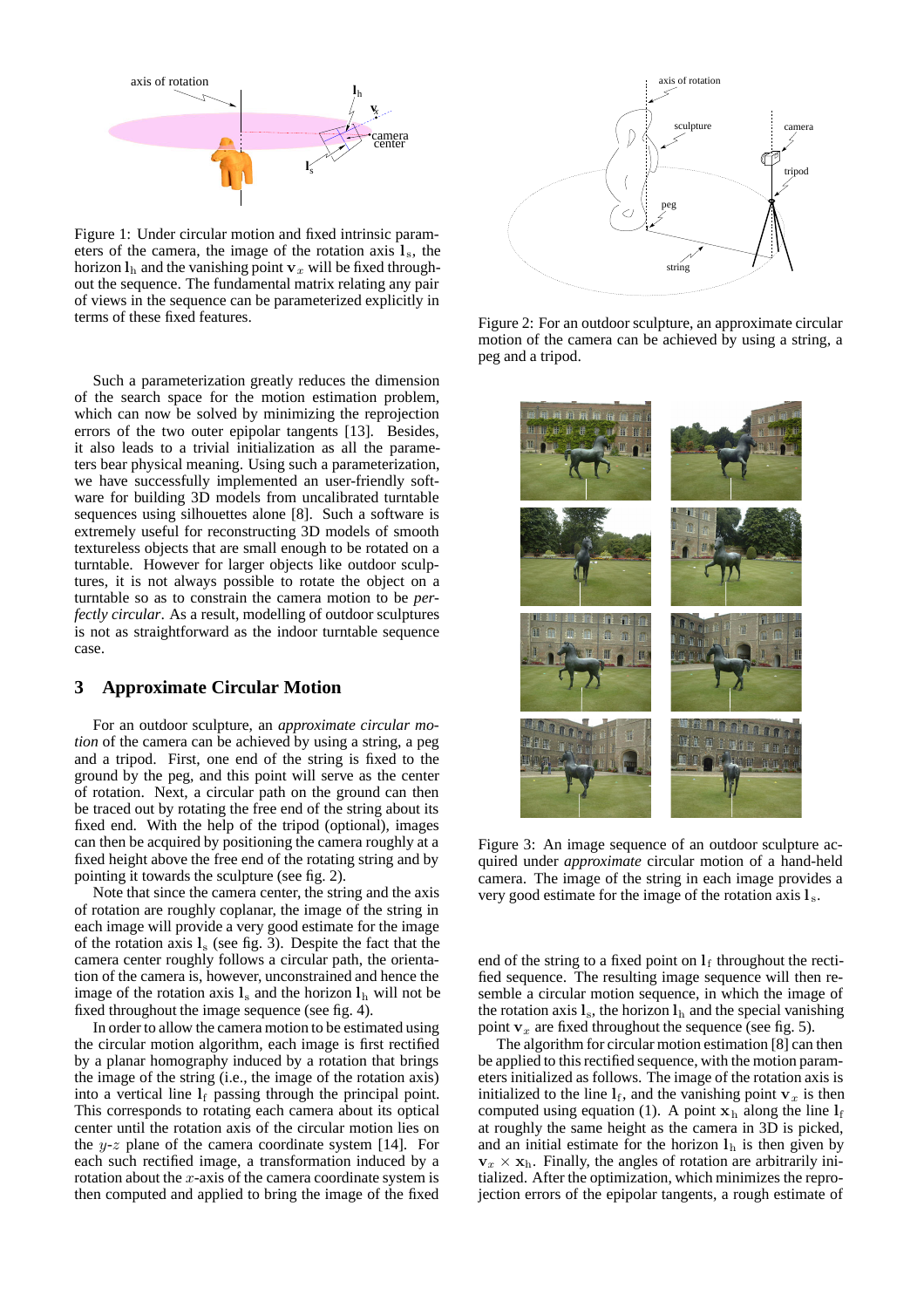

Figure 4: The images of the string in the outdoor sequence do not coincide, and this implies that the image of the rotation axis is not fixed throughout the sequence.



Figure 5: The rectified sequence resembles a circular motion sequence in which the image of the rotation axis  $l_s$ (plotted as a solid line), the horizon  $l<sub>h</sub>$  and the special vanishing point  $v<sub>x</sub>$  (plotted as a cross) are fixed throughout the sequence.

the camera poses can be obtained.

In [13], we have introduced an algorithm for registering a silhouette under arbitrary general motion with a set of silhouettes under *known* or *estimated* motion. Here we employ the same algorithm for iteratively refining the approximate circular motion. Each camera pose obtained from the circular motion estimation is refined in turn by minimizing the reprojection errors of the two outer epipolar tangents resulting from pairing it with each of the other views in the sequence. Note that now the camera poses are no longer constrained to a circular motion, and the motion parameters to be refined consist of both the independent rotation and translation. This refinement process is repeated until no further improvement can be made. Finally, a volumetric model can be reconstructed from the silhouettes and the estimated motion using an octree carving algorithm [11], and a triangulated mesh of the reconstructed model can be extracted by the marching cubes algorithm [7, 9].

## **4 Experimental Results**

The experimental sequence consists of 14 images of the horse sculpture located at the First Court of Jesus College in Cambridge, UK. The image sequence was acquired using the simple setup as described in Section 3, and fig. 3 shows the 2nd, 4th, 6th, 8th, 10th, 12th, 13th and 14th images in the sequence. The image of the string in each image was picked manually, and the whole sequence was then rectified so that all the images of the string in the rectified sequence became coincident (see fig. 5). The circular motion estimation algorithm was then applied to this rectified sequence, followed by the iterative refinement process. The final camera configuration estimated from the rectified sequence is shown in fig. 6. Using the estimated motion, a volumetric model of the horse was built using the octree carving algorithm. Figure 7 shows the triangulated mesh extracted from the octree representation using the marching cubes algorithm, and fig. 8 shows different novel views of the reconstructed sculpture model with texture-mapping, demonstrating the quality of both the motion estimated and the model reconstructed.



Figure 6: Camera poses estimated from the rectified sequence.

## **5 Conclusions**

In this paper, a novel technique for reconstructing an outdoor sculpture from an uncalibrated image sequence is introduced. For an outdoor sculpture, an *approximate* circular motion of the camera around the sculpture can be achieved by using a simple setup consisting of a string, a peg and a tripod. The image of the string in each image provides a very good estimate for the image of the rotation axis, and can be exploited for rectifying the image sequence into one resembling a circular motion sequence in which the image of the rotation axis, the horizon and the special vanishing point are fixed throughout the sequence. This allows a rough estimate of the camera poses to be obtained form the rectified sequence using a circular motion estimation algorithm [8]. An iterative refinement process [13] can then be applied to obtain the true general motion of the camera. The technique introduced here uses only the silhouettes of the sculptures for both motion estimation and model reconstruction, and does not require the camera motion to be *perfectly* circular. This allows the technique to handle large